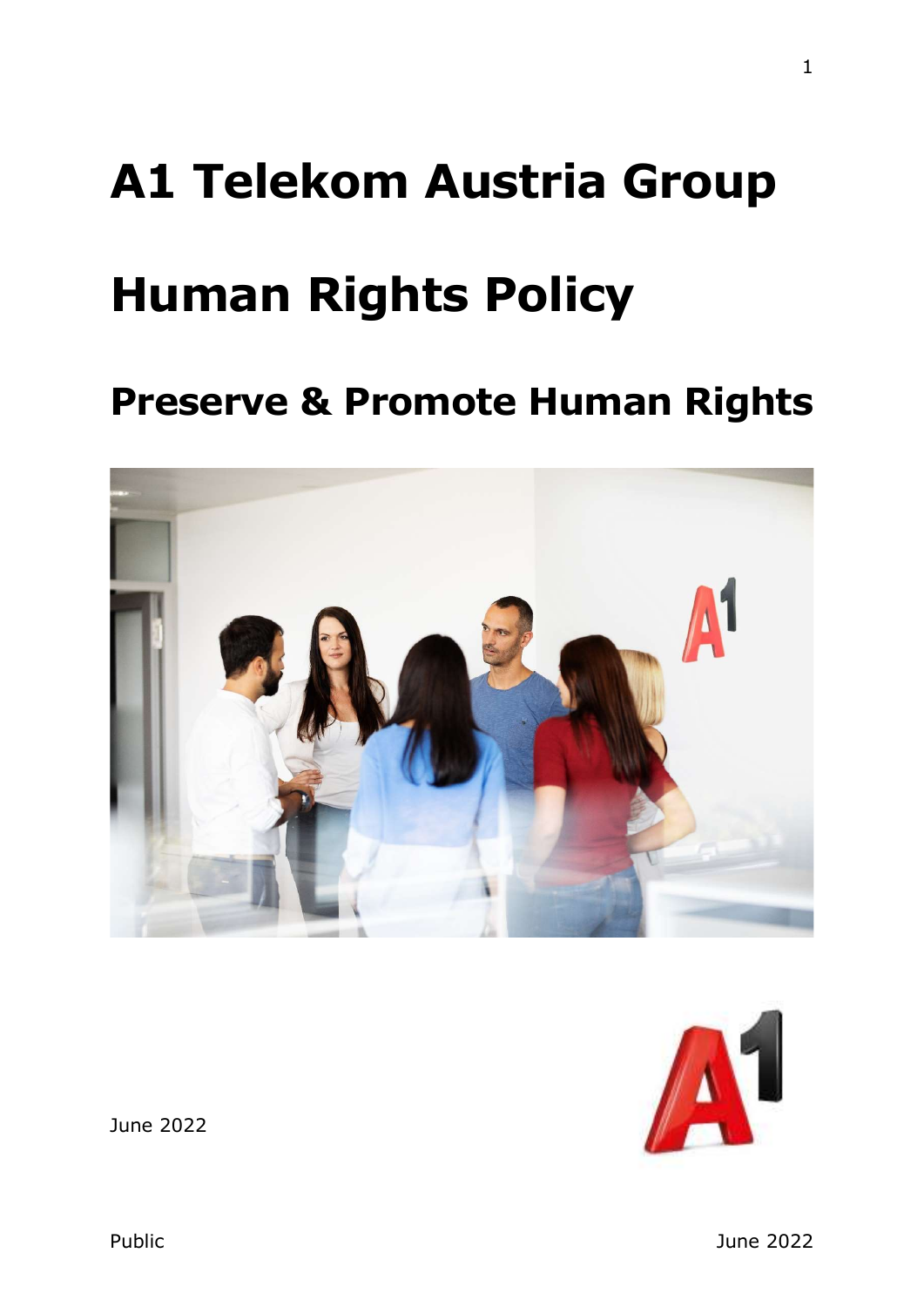# **Table of Content**

| 1.   |  |                                               |  |
|------|--|-----------------------------------------------|--|
| 2.   |  |                                               |  |
| 2.1. |  |                                               |  |
| 2.2. |  |                                               |  |
| 2.3. |  |                                               |  |
| 2.4. |  |                                               |  |
| 3.   |  |                                               |  |
| 3.1. |  |                                               |  |
| 3.2. |  |                                               |  |
| 3.3. |  | Fundamental Principles and Rights at Work  10 |  |
| 3.4. |  | Universal Declaration of Human Rights  10     |  |
| 3.5. |  |                                               |  |
| 4.   |  |                                               |  |
| 5.   |  |                                               |  |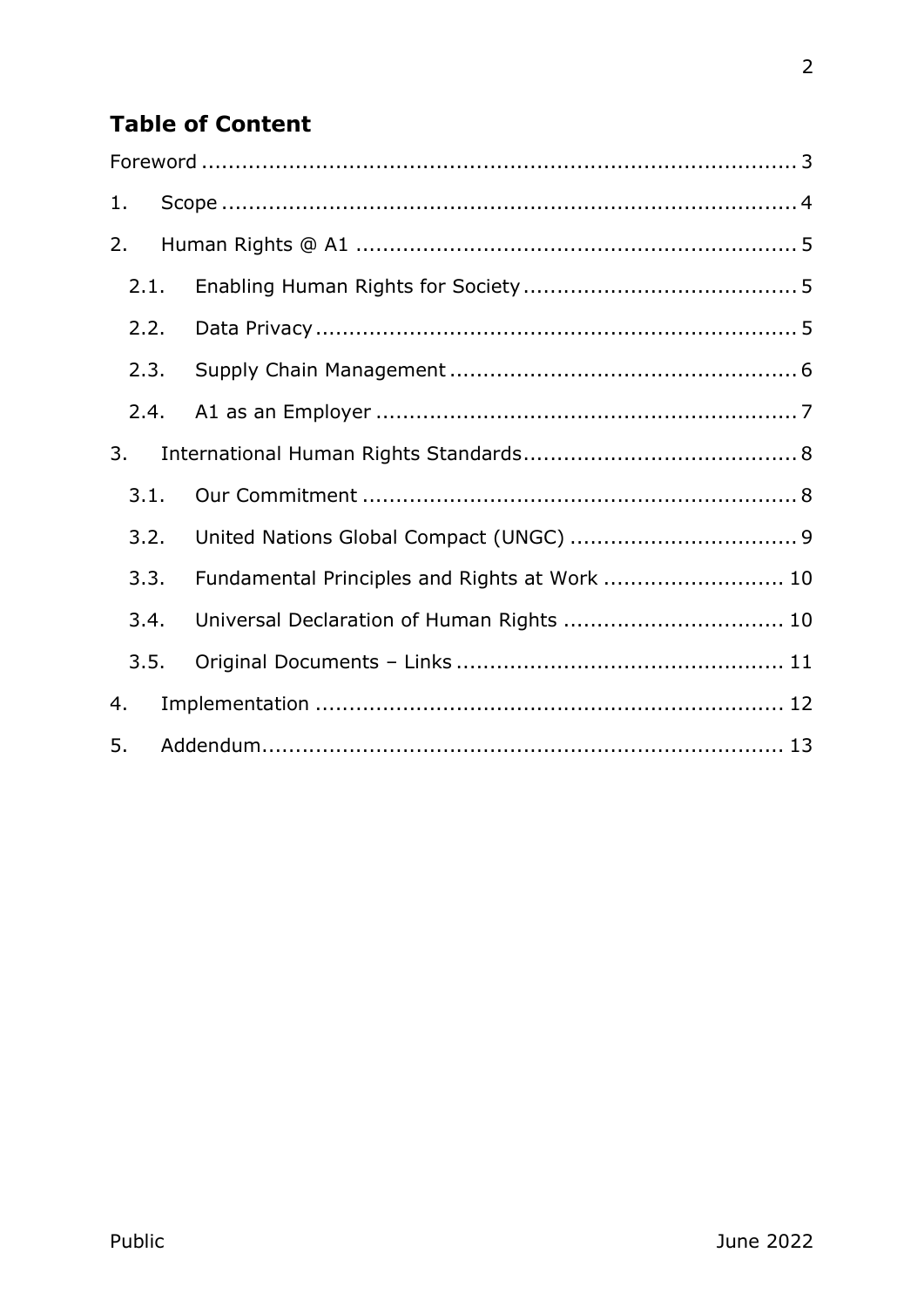#### Foreword

Our A1 Code of Conduct highlights the importance of Human Rights, which we further elaborate in this policy.

In early 2013, A1 Telekom Austria Group (means Telekom Austria AG and its subsidiaries, from here on "A1") became a signatory of the UN Global Compact, underlining its commitment to the ten principles of the Global Compact.

We aim to take this commitment a step further. Thus, this Human Rights Policy aims to provide further details about the commitments, our adherence to international standards and their implementation. Human Rights related commitments are already an integral part of the A1 Code of Conduct, but we believe that Human Rights deserve their own policy.

As an internationally operating company, A1 acknowledges its role in preserving and promoting Human Rights for all its employees, customers, business partners and everyone else that our business decisions might affect. For that matter, we consistently strive to promote respect for Human Rights in a manner consistent with our internal policies.

The A1 Human Rights policy is a living and ever-evolving document. We constantly keep track of any development regarding changes and acquisition of knowledge around the topic of Human Rights, such as the Corporate Sustainability Due Diligence Directive of the European Commission. Thus, we will update this policy and adapt our related processes according to said standards when needed.

#### Signed by Group Board

S. Khulohr

Thomas Arnoldner, CEO Alejandro Plater, COO Siegfried Mayrhofer, CFO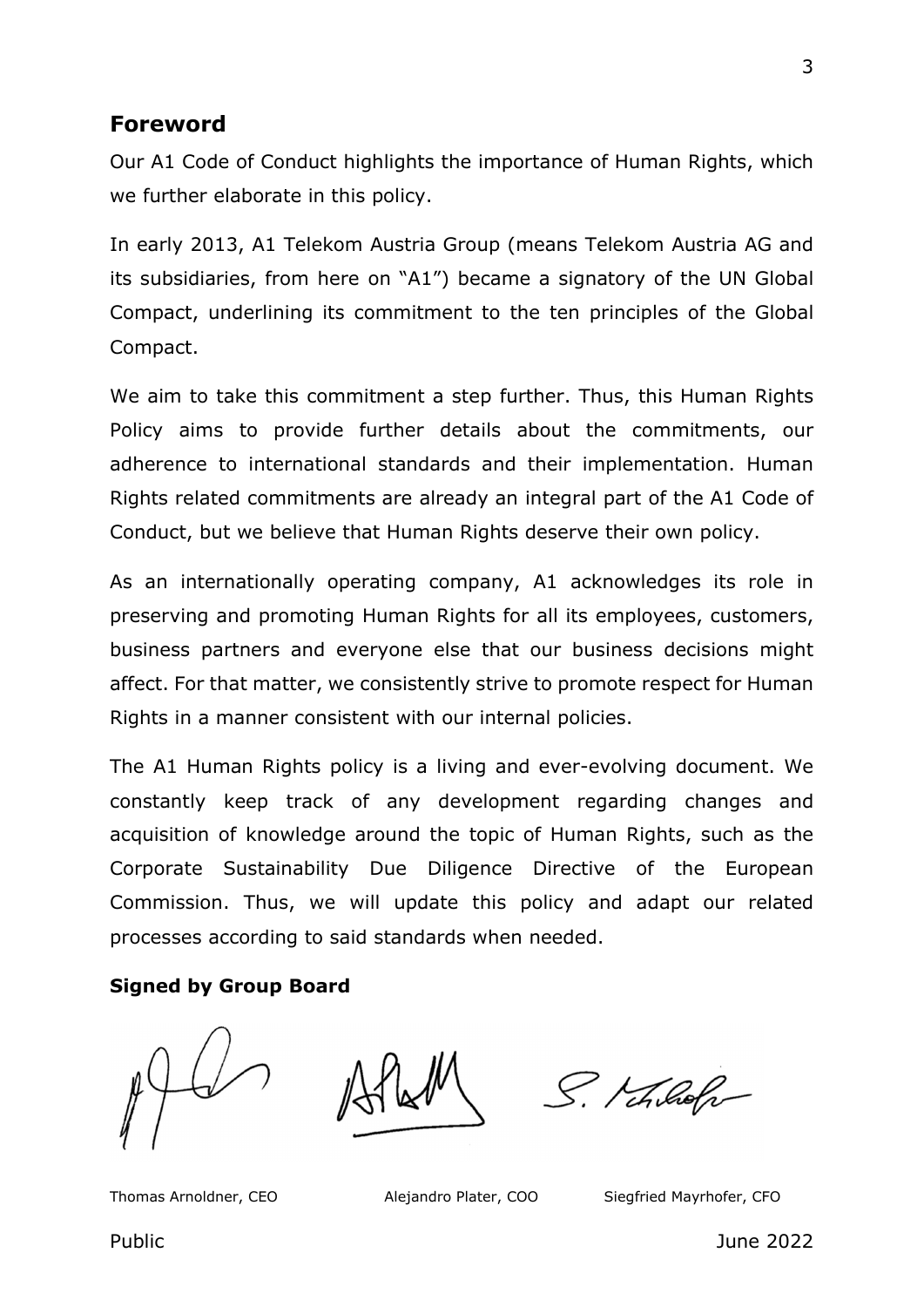# 1. Scope

This policy applies to all people who work with any of the A1 entities, including all countries and the respective subsidiaries, employees, managers and executives and wherever A1 has a controlling interest. Incidents of non-compliance with this policy (or any other principle listed in our A1 Code of Conduct) should be reported to one's direct manager and to Group Compliance.

It is also possible to report an incident online via our whistleblowing report system "tell.me" – if desired, also anonymously.

Anyone professionally affiliated with any A1 company who violates the principles established in this policy will be subject to adequate consequences, such as disciplinary actions for employees and contractual repercussions for business partners.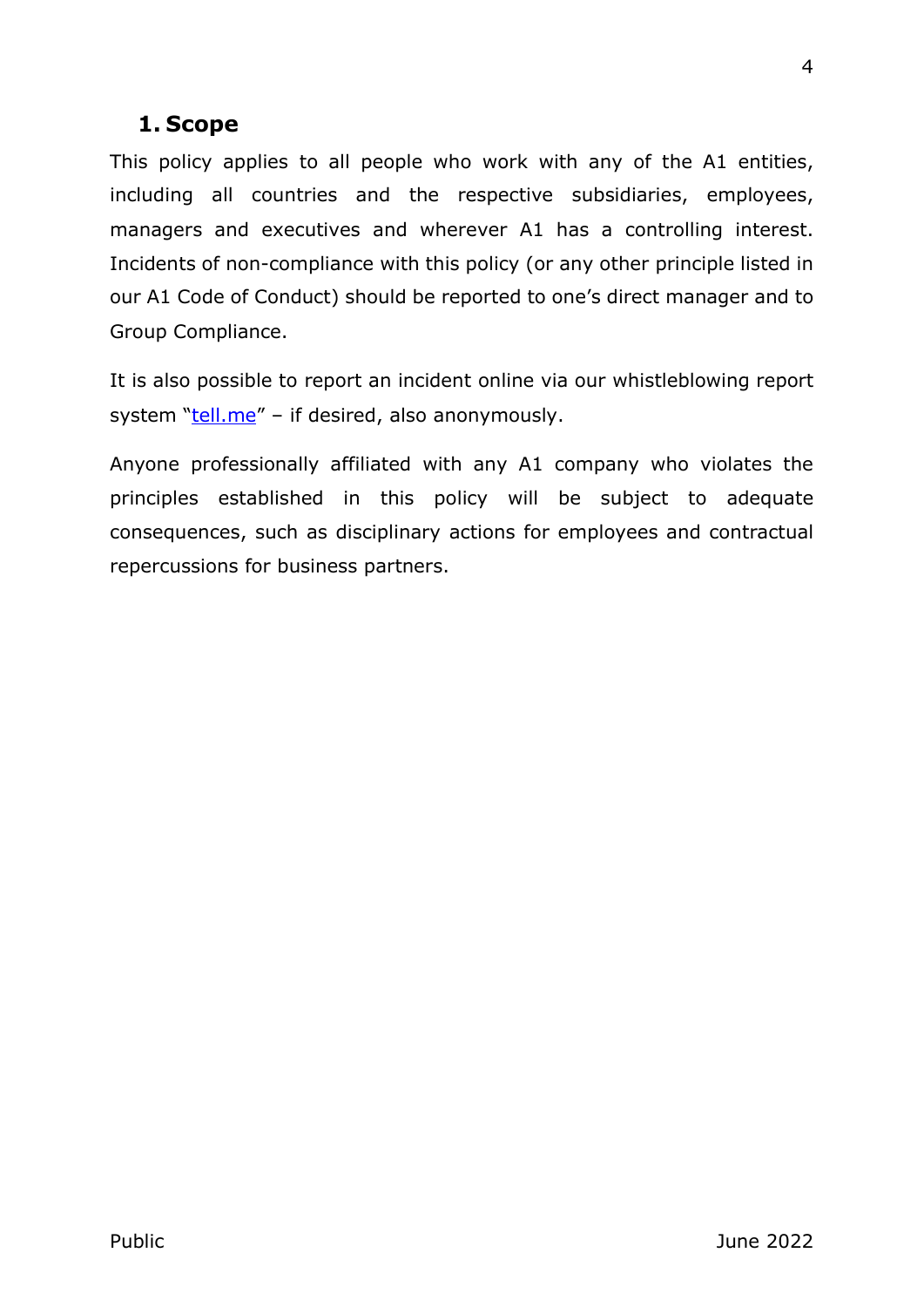#### 2. Human Rights @ A1

A1 is aware of its role in complying with Human Rights. Due to the characteristics of our industry, we see our main areas of responsibility within our role as an Enabler of Human Rights, Data Privacy, Supply Chain Management and, finally, as an Employer.

#### 2.1. Enabling Human Rights for Society

A1 is a large supplier of telecommunication services in several European countries. As such, we also assume the role as an enabler of digitalization in these countries. In a constantly growing field, digitalization influences more and more areas of human society, including public services, education, job search, acquisition of knowledge and even fostering personal relationships. With this in mind, our role as an enabler for digitalization contributes to several Human Rights, such as Article 18, Article 19, Article 21 (2), Article 23 and Article 27 (1) of the Universal Declaration on Human Rights (please see Addendum).

A1 is therefore committed to ensure access for all of our stakeholders and thus the possibility to participate in digital society. We assume this responsibility knowing its contribution to society as well as its significance to its individuals.

#### 2.2. Data Privacy

In the Code of Conduct, which applies to the entire A1 Telekom Austria Group, data protection and information security are a key principle for the actions of employees. The protection of privacy and thus respecting the Human Rights of customers, employees, shareholders, suppliers and sales partners is a guiding principle anchored in the Code of Conduct of the A1 Telekom Austria Group. The Group's contractual partners are required to comply with the principles governed by the Code of Conduct of the A1 Telekom Austria Group and to respect Human Rights and data protection. The Code of Conduct is an integral component of the relationship with contractual partners.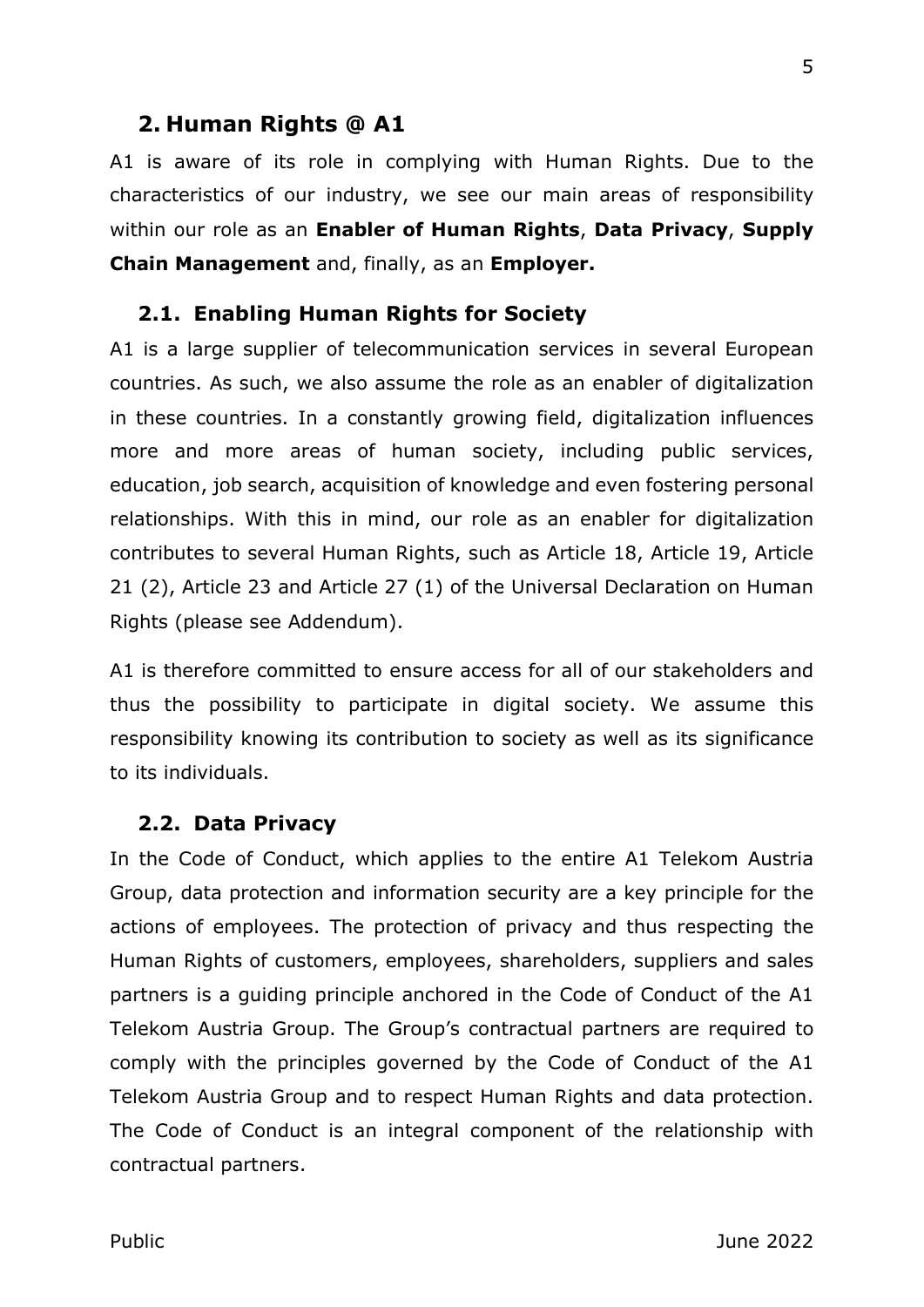#### 2.3. Supply Chain Management

A1 is a significant provider of telecommunication and internet services in several European countries. Due to the nature of this industry, we also assume the role of a vendor for technical appliances, such as mobile phones, routers and other supporting devices, namely peripherals.

As such, we are also reliant on full compliance to Human Resources best practices of our partners, in all steps along the value chain. We seek to establish business relationships with enterprises that share the same values and respect for Human Rights as A1. Within our supply chain and network of business partners, we want to promote Human Rights awareness. We are committed to ensuring that our business partners, especially our suppliers and distributors, comply with our Human Rights Policy (as well as our Code of Conduct and DE&I policy) in relation with their employees, customers and services.

This especially, but not exclusively, applies to our commitments…

- against child labor
- against forced labor
- ... to minimum standards in the area of job safety and health protection
- ... to quaranteeing appropriate remuneration

If we become aware of violations towards our values and expectations regarding Human Rights, we aim to alert our business partners with the utmost urgency in order to encourage them to resolve these issues. In case of lacking compliance, we see ourselves entitled to rescind the respective commercial relationship.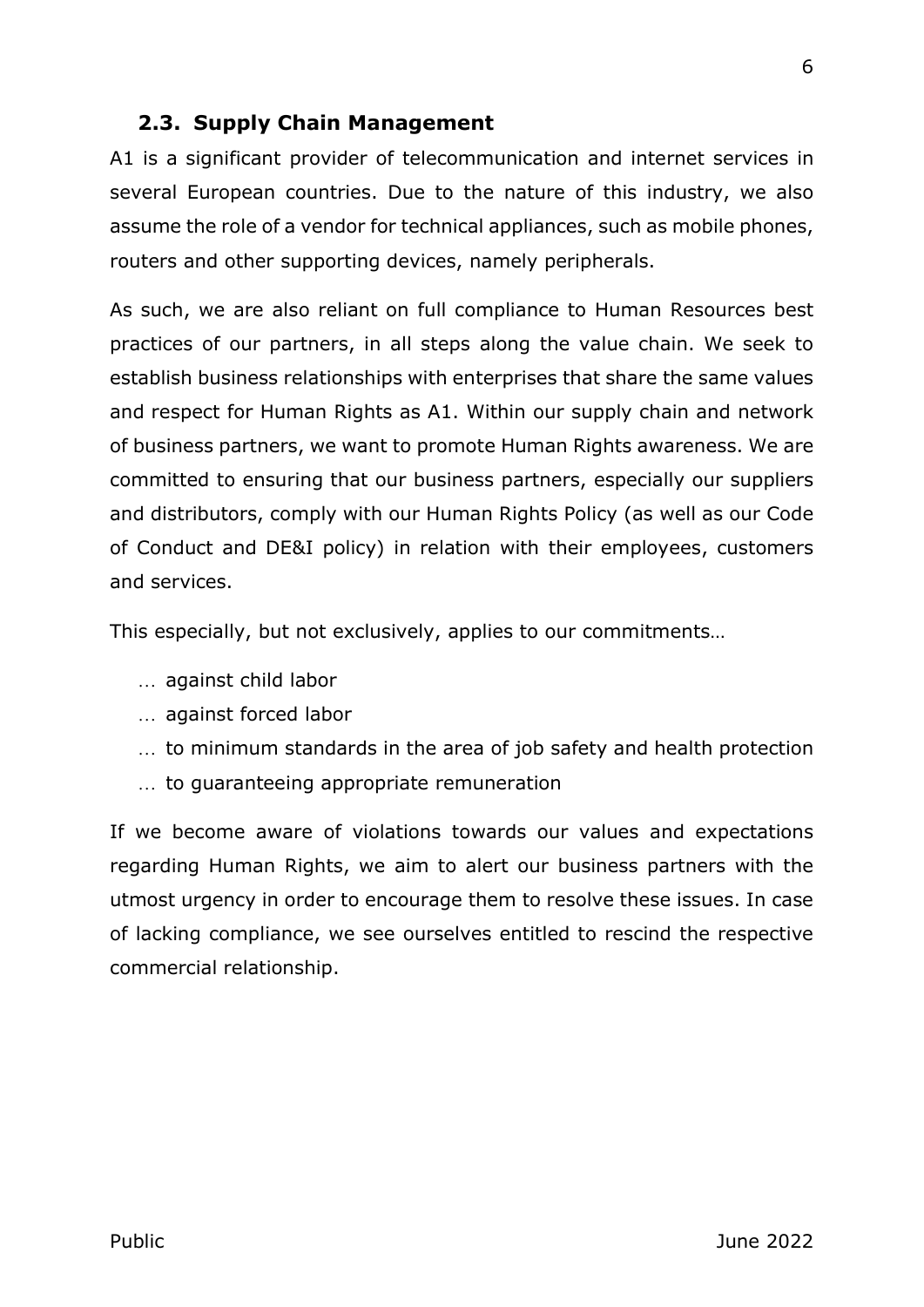#### 2.4. A1 as an Employer

A1 seeks to ensure that its working conditions comply with internationally recognized labor standards and the laws of the countries where we operate.

In adherence with Article 1 and 2 of the Universal Declaration of Human Rights, as well as the ILOs Declaration on Fundamental Principles and Rights at Work, we promote respect and diversity, equity and inclusion in the workplace and combat discrimination.

For further commitments regarding Diversity, Equity and Inclusion, we refer to our "DE&I Policy", available via the A1 ESG Download webpage.

We are committed to the safety, health and well-being of our employees and strive to further improve our measures to prevent and minimize occupational risks. This commitment applies to physical as well as mental conditions.

In order to maintain a safe work environment, physical violence and threats in the workplace must trigger an immediate response in accordance with established procedures. We do not tolerate any kind of harassment, intimidation, insults, threats, unfair accusations, bullying, sexual harassment or other acts of physical or psychological violence.

A1 has no ideological or political affiliation. All employees are entitled to exercise their political rights without being pressured by their employer, directly or indirectly, to favor any given political party or candidate. Any such political activity must be undertaken solely on a personal basis, during non-business hours and without making any expressed or implied reference to A1, and under no circumstances may involve the use of any resources or assets owned by A1.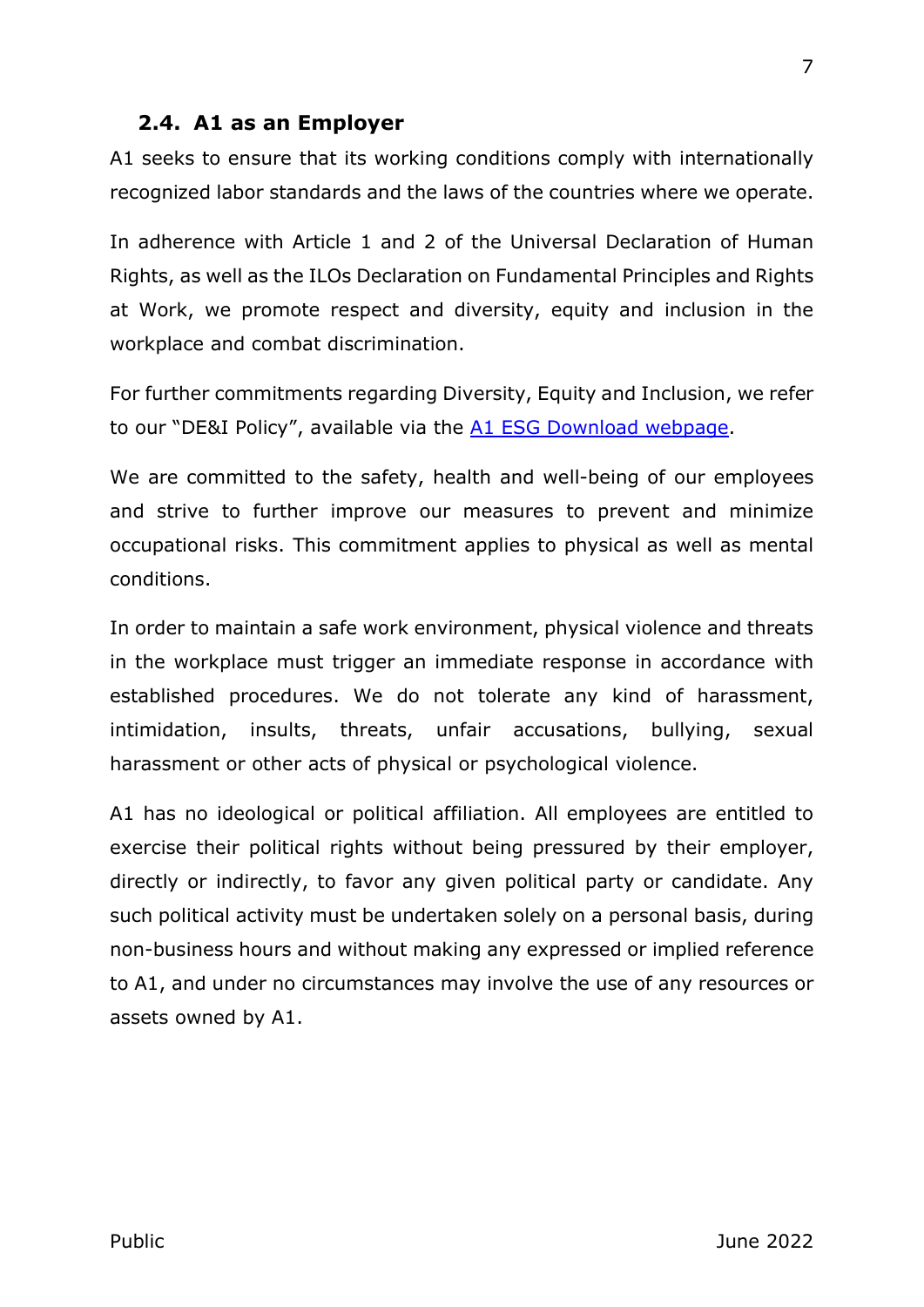# 3. International Human Rights Standards

# 3.1. Our Commitment

A1 believes that respect for Human Rights is a key component of corporate social responsibility. As an international enterprise, we acknowledge our role in preserving and fostering Human Rights.

A1 is committed to the following Human Rights standards:

- International Bill of Human Rights, consisting of:
	- o The Universal Declaration of Human Rights
	- o The International Covenant on Civil Political Rights
	- o The International Covenant on Economic, Social and Cultural Rights
- The Declaration on Fundamental Principles and Rights at Work proclaimed by the International Labor Organization
- The United Nations Global Compact
- Guiding Principles on Business and Human Rights

This policy is the manifestation of our commitment to Human Rights. Furthermore, it outlines the most relevant rights which for we consider ourselves especially responsible in contributing to their preservation.

The following section puts emphasis on the concrete Human Rights that can be found in the respective internationally recognized documents. Please find the documents that we refer to in section 3.5.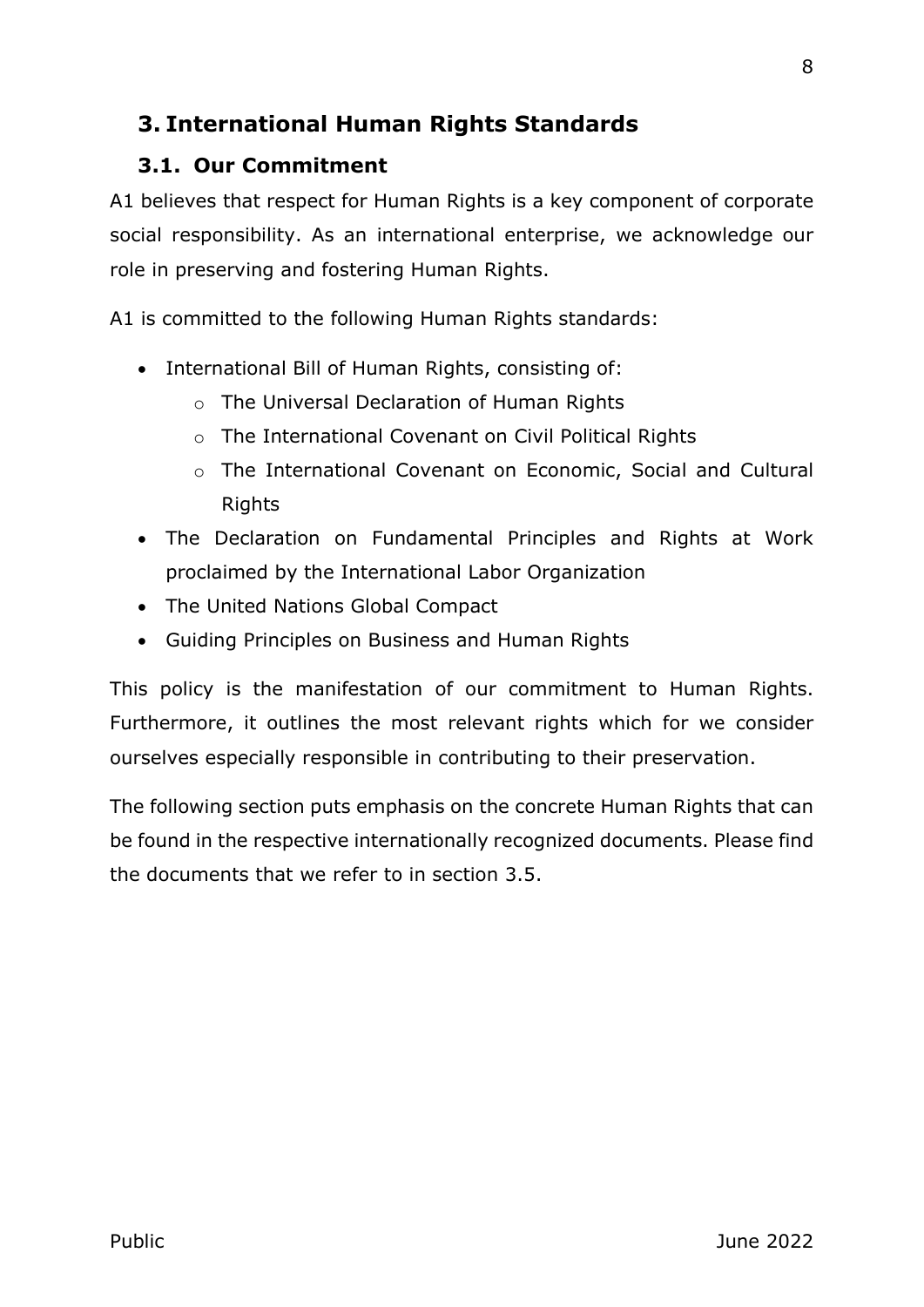#### 3.2. United Nations Global Compact (UNGC)

As a signatory of the United Nations Global Compact as of 15th of February 2013, we have already committed to its Ten Principles.

HUMAN RIGHTS; As a general commitment to the Human Rights outlined in the UNGC, A1 aims to protect Human Rights in all subsidiaries, because we consider it as the right thing to do, regardless of possible benefits or detriments that might go along with that commitment. Therefore, we are also eager to reflect upon our own processes constantly in all areas of business to mark possible gaps between this commitment and the status quo.

**LABOR**; A1 strives to be a fair employer in all its operating companies as well as to create the best possible working conditions for all of our employees. To work towards that goal, we strive to ensure fair wages, safe working conditions, prevent discrimination and enable all employees to exercise their freedom of association.

**ENVIRONMENT**; A1 actively assumes its environmental responsibility by promoting more efficient, resource-friendly, and thus more sustainable ways of working and living. This strong commitment is also reflected in A1's ambitious environmental objectives. A1 strives to constantly challenge its ecological impact and to innovate with clear and positive environmental benefits for society and the environment.

ANTI-CORRUPTION; A1 has a regularly updated Code of Conduct and further compliance guidelines in place. In addition to our commitment to Human Rights, it also regulates our expectations and requirements to our business partners as well as employees. It manifests our commitment to combat child exploitation, forced labor and corruption in all its forms, including extortion and bribery.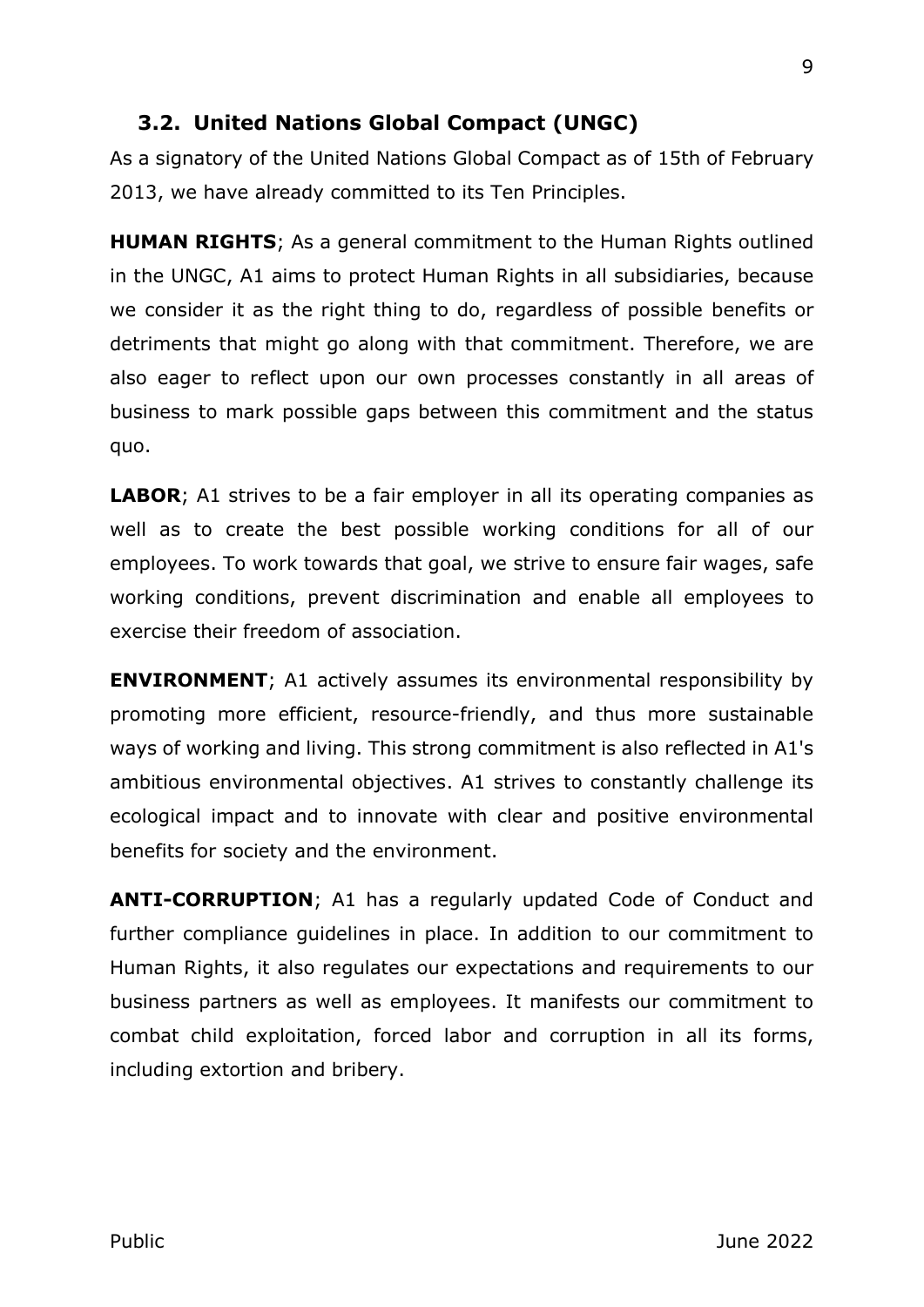# 3.3. Fundamental Principles and Rights at Work

All countries, in which A1 operates, are member states of the International Labor Organization (ILO). As such, they have endorsed the guiding principles set out in its "Declaration on Fundamental Principles and Rights at Work".

Given our responsibility as an employer, A1 is fully committed to the principles lined out in the aforementioned declaration, including its foundation written down in the Declaration of Philadelphia.

# 3.4. Universal Declaration of Human Rights

A1 is committed to human rights and thus to contributing to make a positive impact for the environment and society, wherever we operate. As such, respecting, promoting and preserving Human Rights to the extent of our capability is a natural commitment to us. Although we consider all Human Rights as important and paramount for a functional society some of them are more relevant to us due to the nature of our industry.

Therefore, we especially want to underline our commitment to these relevant Human Rights as stated in the Universal Declaration of Human Rights as adopted by the United Nations General Assembly, along with specific statements to each of them:

Ad Article 1& 2; A1 believes in the dignity and capability of each employee and customer, business partner and every other human being alike. Therefore, we are constantly striving towards a more diverse and respectful environment for everyone. We combat discrimination based on disability, ethnic origin, religion, gender, age, marital status, medical condition, sexual orientation or political opinion, or any other factor that may cause people to face discrimination. We have further elaborated our commitment towards Diversity, Equity and Inclusion in our group wide DE&I Policy.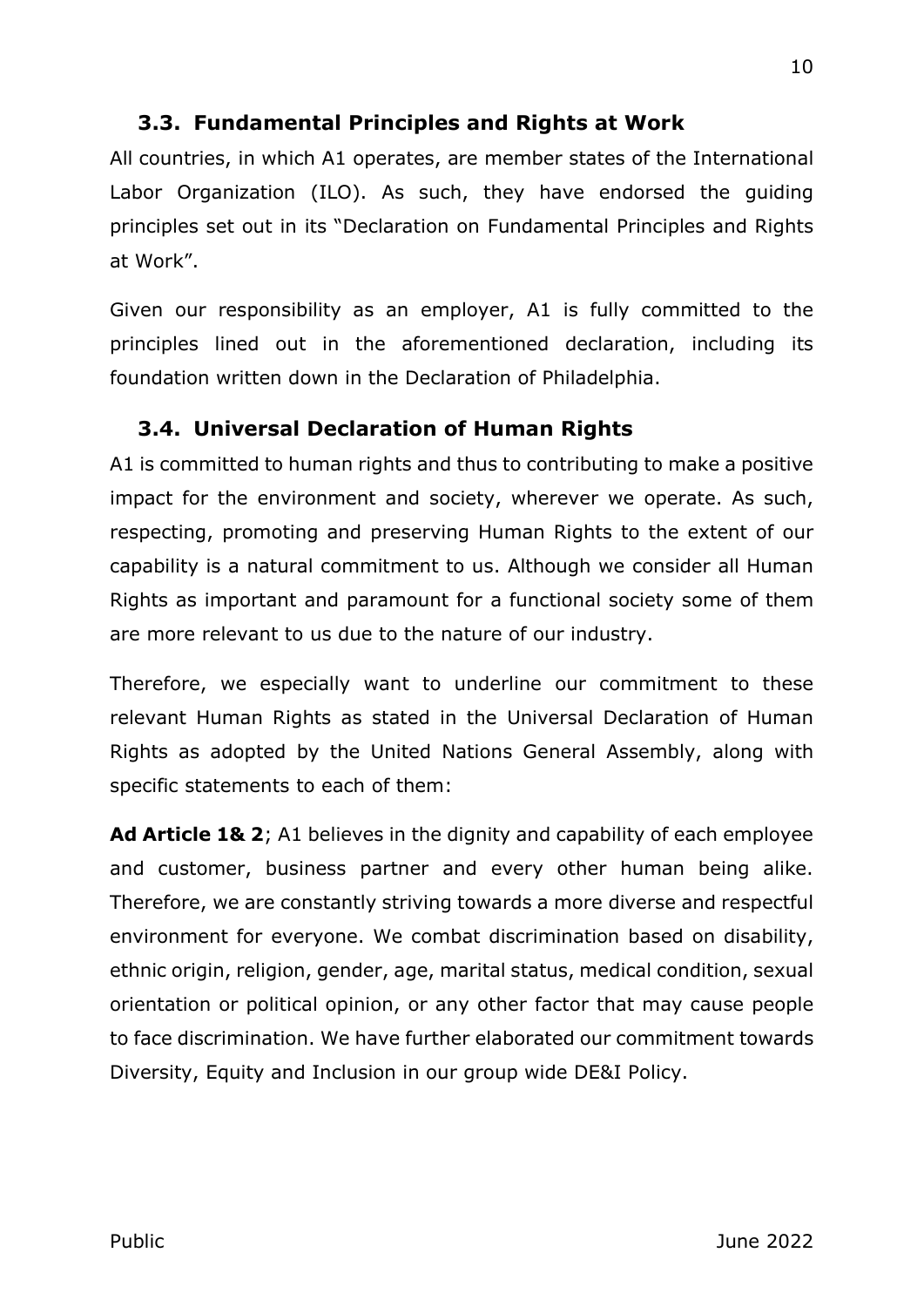Ad Article 5; As a vendor of technical devices, A1 is aware of several topics related to the involved resources and their extraction, and the respective relevance for Human Rights issues. A1 is committed to ensure, that its processes, and those of its business partners, comply with our commitments towards Human Rights.

Ad Article 18 & 19; As one of the biggest internet and telecommunication providers in Austria and Eastern Europe, A1 acknowledges its role in preserving freedom of expression and opinion wherever it can to the extent of its capability.

Ad Article 21(2) & 27 (1); As an enabler of digitalization and by providing and maintaining high quality internet and telecommunications services, A1 ensures access to public services and enables participation in society as well as access to knowledge around the world for its customers.

Ad Article 23 & 24; A1 strives to be a fair employer. We strive to offer the best possible working conditions for all of our employees.

# 3.5. Original Documents – Links

United Nations Global Compact

Fundamental Principles and Rights at Work

Universal Declaration of Human Rights

Further; International Bill of Human Rights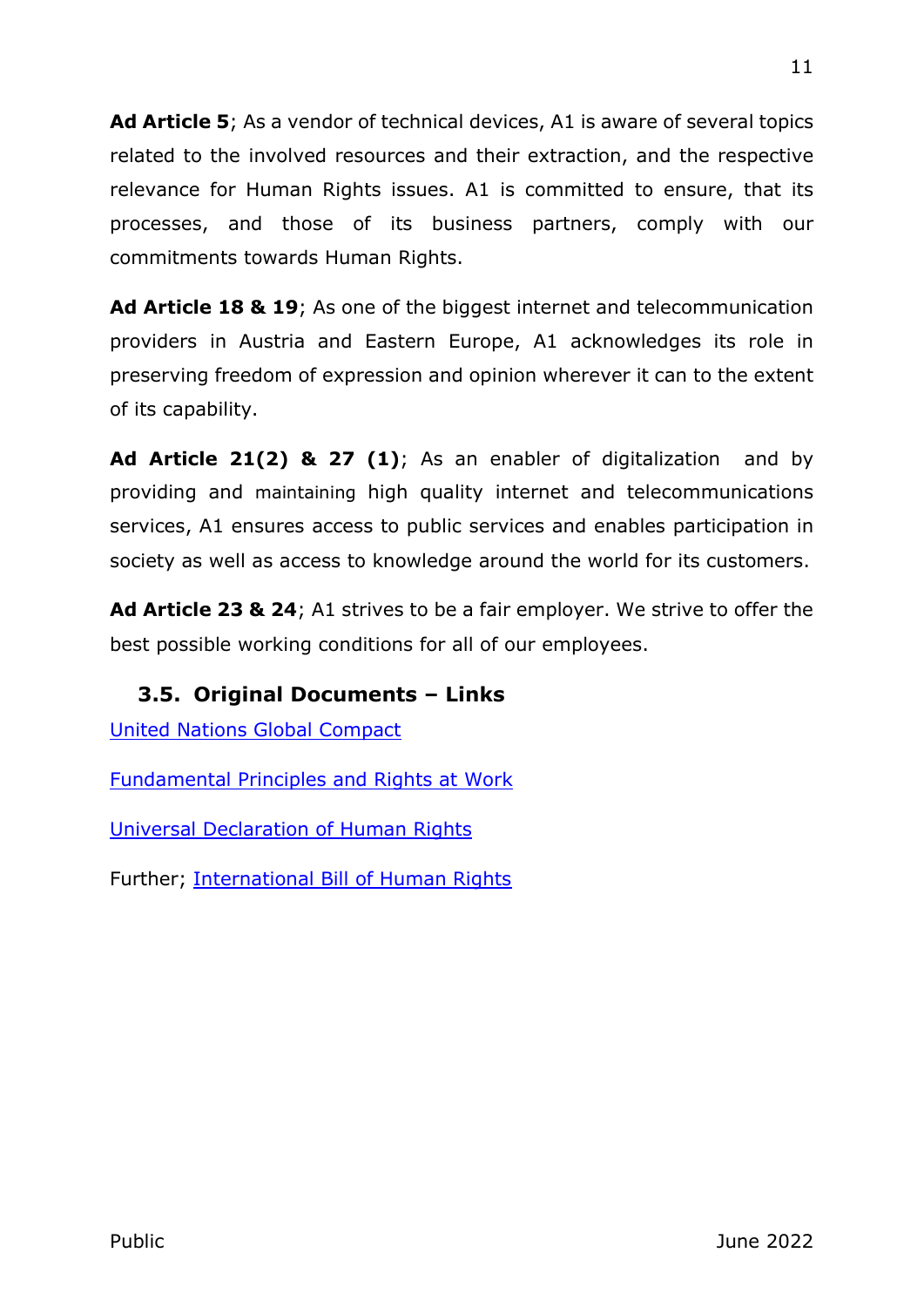# 4. Implementation

A1 strives to ensure the group-wide communication of this Human Rights Policy. This way, we want to create awareness about Human Rights for our employees, business partners, suppliers and interested readers alike.

Considering the impacts Human Rights violations can cause, we will prioritize appropriate actions to identify, prevent or mitigate those impacts in our value chains. Whenever we identify flaws in our processes that aim to promote and preserve Human Rights, we will engage in appropriate remediation processes by ourselves or in cooperation with other stakeholders.

Where national law diverges from the A1's commitment to human rights and sets a lower standard, A1 always endeavors to achieve the higher standard, though the wellbeing of employees is the top priority. In the event of a conflict, A1 applies national law, at the same time attempting to respect human rights as much as possible.

This policy outlines our commitment to our responsibility that we adopt towards society and the people that live within. It is our vision to support and foster the freedom of the individual. We believe that human rights are key components for that.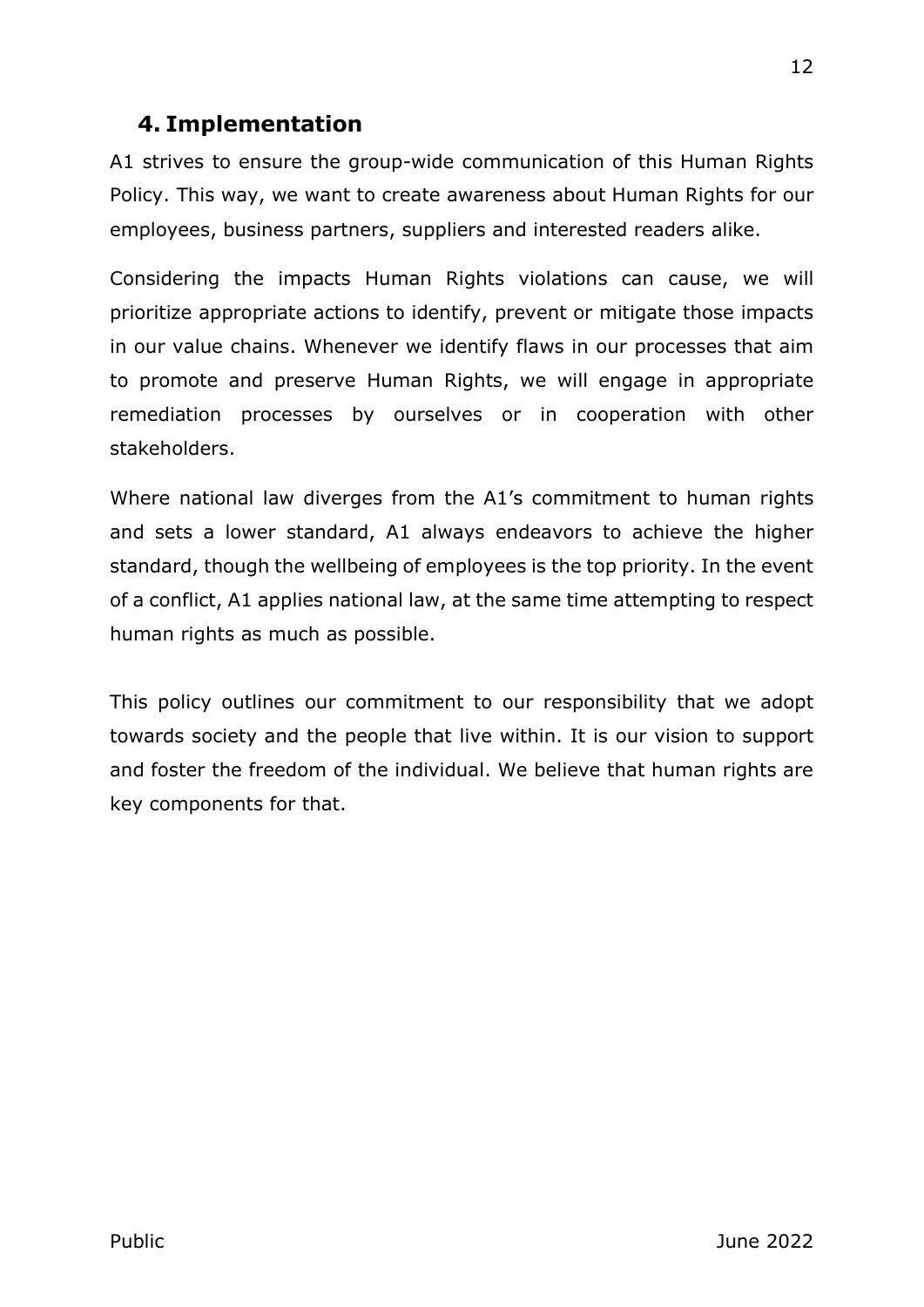# 5. Addendum

The following Addendum lines out all Human Rights that were cited in the main part of the policy.

# United Nations Global Compact (UNGC)

#### HUMAN RIGHTS

- Businesses should support and respect the protection of internationally proclaimed human rights.
- Businesses should make sure that they are not complicit in human rights abuses.

#### LABOR

- Businesses should uphold the freedom of association and the effective recognition of the right to collective bargaining;
- The elimination of all forms of forced and compulsory labor;
- The effective abolition of child labor; and
- The elimination of discrimination in respect of employment and occupation.

### ENVIRONMENT

- Businesses should support a precautionary approach to environmental challenges;
- undertake initiatives to promote greater environmental responsibility; and
- Encourage the development and diffusion of environmentally friendly technologies.

#### ANTI-CORRUPTION

• Businesses should work against corruption in all its forms, including extortion and bribery.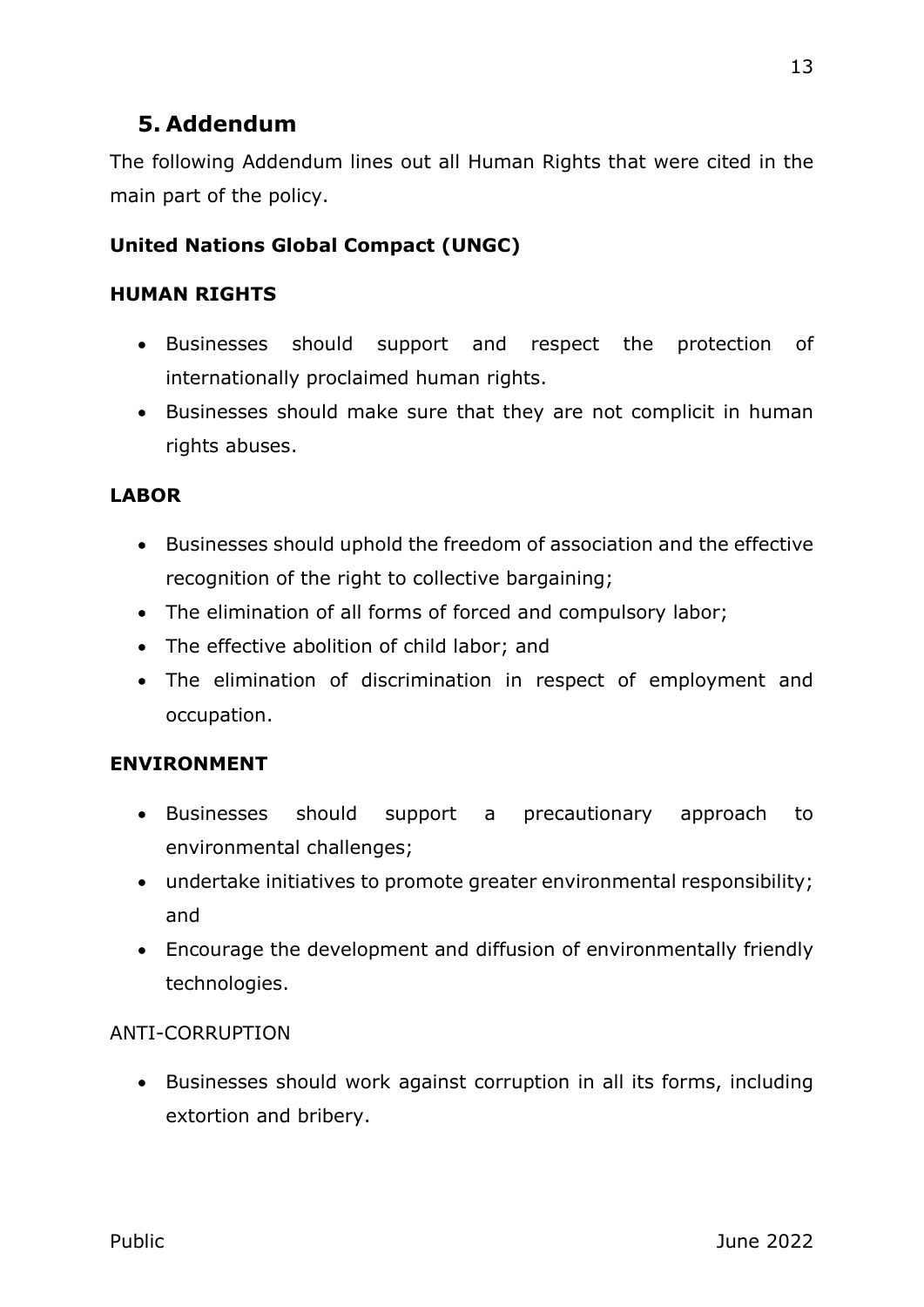# Universal Declaration of Human Rights

Article 1: "All human beings are born free and equal in dignity and rights. They are endowed with reason and conscience and should act towards one another in spirit of brotherhood"

**Article 2:** Everyone is entitled to all the rights and freedoms set forth in this Declaration without distinction of any kind, such as race, color, sex, language, religion, political or other opinion, national or social origin, property, birth or other status.

Furthermore, no distinction shall be made on the basis of the political, jurisdictional or international status of the country or territory to which a person belongs, whether it be independent, trust, non-self-governing or under any other limitation of sovereignty.

Article 5; No one shall be subjected to torture or to cruel, inhuman or degrading treatment or punishment

**Article 18;** Everyone has the right to freedom of thought, conscience and religion; this right includes freedom to change his religion or belief, and freedom, either alone or in community with others and in public or private, to manifest his religion or belief in teaching, practice, worship and observance.

Article 19; Everyone has the right to freedom of opinion and expression; this right includes freedom to hold opinions without interference and to seek, receive and impart information and ideas through any media and regardless of frontiers.

**Article 21, 2:** Everyone has the right to equal access to public service in his country.

Article 27, 1: Everyone has the right freely to participate in the cultural life of the community, to enjoy the arts and to share in scientific advancement and its benefits.